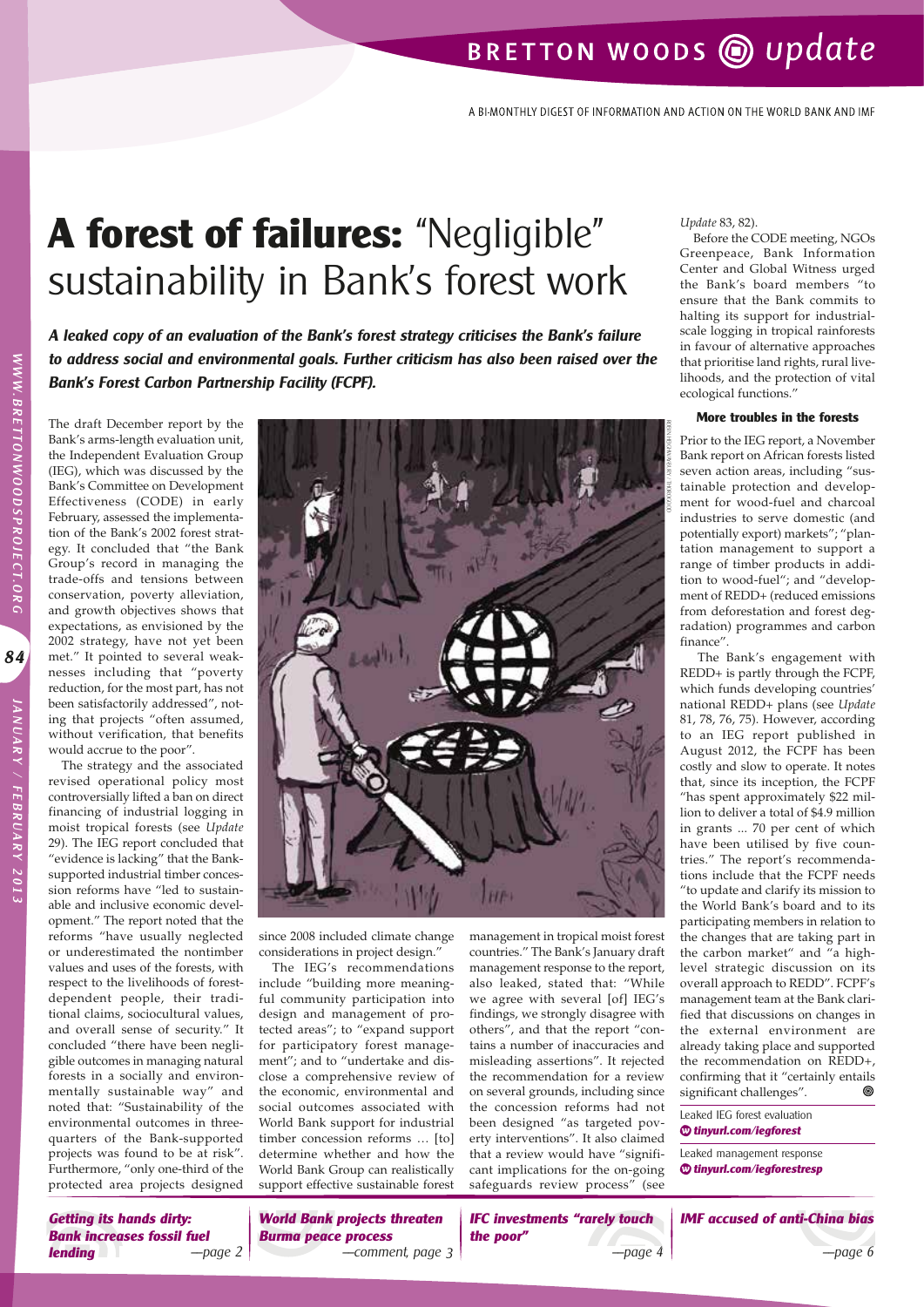commences in mid March.

## **Getting its hands dirty:**  Bank increases fossil fuel lending

**As the World Bank president becomes more vocal about climate change, concerns remain about the Bank's involvement in fossil fuels, including projects in Mongolia and Central Asia, and questions have been raised about its accountability for hydro projects in India and Guatemala.**

Following the November Bank report on the science of climate change (see *Update* 83), in a January article in the *Washington Times* Bank president Jim Yong Kim asked the world to "make climate change a priority". Kim called for a "bold global approach to help avoid the climate catastrophe it faces today" where the Bank "is ready to work with others to meet this challenge … with every investment we make and every action we take".

Despite these promising words, the Bank remains committed to fossil fuels. In a December press conference Kim ruled out any

major changes in "the next five or ten years", stating that: "We know that fossil fuels will be part of our future for the foreseeable future." According to a November working paper by US-based NGO World Resources Institute, the Bank

"has actually increased lending for fossil fuel projects and coal plants in recent years". The paper estimates that the Bank is currently funding 29 coal plants worth \$5.3 billion, making it the second largest public international financer of coal–fired power plants, after the Japan Bank for International Cooperation.

The Bank's intentions were put into further doubt as it emerged that the International Finance Corporation's (the IFC, the Bank's private sector arm) investment in the Mongolian Oyu Tolgoi mine

(see page 5, *Update* 83, 82) includes a 750 megawatt coal-fired power plant to fuel the mining operations. According to Josef Skoldeberg of the IFC: "The [Bank's] coal guidelines don't apply to this project, because it's not a power investment per se … it's a mining project that needs to get power from somewhere." In addition, Skoldeberg argued that "the battle against climate change" will not be won by "foreclosing on energy options that mean access to basic electricity for the world's poorest people". There is no indication that the coal plant

will power anything other than the mine.

**second largest**

**financier international**

**public**

**of coal**

The Bank and the IFC are also involved in facilitating the fossil fuel economy in other ways. A December report by US-based NGO Crude Accountability outlines

IFI involvement in financing the construction of roads, ports and rail systems in the Caspian Sea region in Central Asia, to support growing oil and gas production and enable transport to Europe and Asia. According to the report it is unclear why IFIs are investing in the region, which traditionally does not rely on IFI assistance to fund projects. Moreover, the report raises concerns that IFIs "have further concentrated economic and political power in the hands of authoritarian elites", which could ultimately

"undermin[e] their own chief missions of reducing poverty and encouraging transition in Central Asia."

### **No accountability for dams?**

The Bank's inclusion of large-scale hydroelectric projects in its renewable energy portfolio also continues to cause concern. In India, the Bank has rejected demands for it to abandon its investments in the Vishnugad Pipalkoti hydroelectric project (see *Update* 82, 77), despite approval of an investigation by its accountability mechanism, the Inspection Panel (IP), in mid December. After causing several initial delays to the IP assessment, a January press release by the Bank openly challenged the IP's integrity, stating that "even if the Inspection Panel finds that the World Bank has not complied with any of its own operational policies, the Inspection Panel does not have jurisdiction to recommend a cancellation of the project". The Bank stated that the construction work will start once forest clearance has been granted by the government of India, regardless of the status of the IP investigation. However, according to Vimal Bhai, convenor of local organisation Matu Jansangthan, "blasting has already began for construction of tunnel for the Power House, putting the people in Harsari villages under immense strain." According to the IP, relevant documentation will be disclosed when the investigation

Another Bank project in India came under criticism in January as fifty national groups and activists, including the National Alliance of People's Movements, questioned the government's environmental clearance for the Bank-funded Luhri hydropower project in Himachal Pradesh (see *CIFs Monitor*). They claimed that the project will affect 2,337 land owners and 9,674 people belonging to over 100 villages, including 78 villages located along

the tunnel.

Furthermore, in late 2012 the Bank came under renewed pressure due to further questions over its accountability for the atrocities associated with the Chixoy dam in Guatemala during the civil war in the late 1970s and early 1980s (see *Update* 81, 54, 47, 43). According to a December report by the UK-based NGO the Jubilee Debt Campaign (JDC): "It is highly unlikely that the Chixoy Dam would have been able to go ahead without the backing of the World Bank and Inter-American Development Bank." Additionally, the Bank "not only failed to halt their support, but they supported a second Chixoy Dam project". JDC and US-based NGO International Rivers are campaigning for the World Bank and Inter-American Development Bank to fund full reparations for the damages caused to communities by the dam construction. By early February no response had been received. ◉

#### Global coal risk assessment, WRI **◊ pdf.wri.org/global\_coal\_risk\_ assessment.pdf**

IFIs pave the way for the export of oil and gas from the Caspian Region, Crude Accountability

**◊ tinyurl.com/CrudeEnablers**

The role of IFIs in sustaining Guatemala's genocidal regimes, JDC **◊ tinyurl.com/jdcguatemala**

## **IFC jobs study "fragmentary"**

The claim that International Finance Corporation (IFC) investments create jobs was tested by the IFC jobs study, released in January. The study sought "to assess the direct and indirect effects of private sector activity on job creation". It found that "the number of direct jobs created, net of job losses, tends to be relatively small, but the number of indirect jobs generated can be significant, though more difficult to measure" Peter Bakvis of the International Trade Union Confederation said the study "provides only fragmentary and approximate assessments of the jobs impact of IFC loans and investments, and in a few cases seems to gloss over valid critiques."

Full article online at **◊ brettonwoodsproject.org/ifcjobs84**

### **IMF interest waiver for LIC loans extended**

In December the IMF executive board extended the temporary interest waiver on concessional loans to low-income countries (LICs) under the Poverty Reduction and Growth Trust (PRGT), until December 2014. Tim Jones, from UK NGO Jubilee Debt Campaign, said: "With global interest rates low, this decision has no financial impact on most LICs. ... A bigger question is whether IMF lending is risking future debt crises. A recent IMF review showed that LICs borrowing from the Fund have ever increasing current account deficits, potentially increasing debts and making them more vulnerable to future crises."

**◊ www.imf.org/external/np/pp/ eng/2012/121412b.pdf**

### **Pakistani PM's son-inlaw new Bank ED**

The Pakistani prime minister Raja Pervaiz Ashraf controversially appointed his sonin-law Raja Azeem-ul-Haq Minhas as World Bank alternate executive director (ED) in December, replacing previous ED Javed Talat whose term had expired. The seven-member constituency rotates the ED chair between Pakistan and Algeria, so Azeem-ul-Huq is expected to take the ED post in two years time. Azeem-ul-Haq's appointment, reportedly opposed by both the finance minister and principal secretary because of his relative inexperience, was secured using the prime minister's "discretionary powers" according to newspaper Express Tribune. Azeem-ul-Haq was working in his father-in-law's office before the appointment as alternate ED.

## **Bank's safeguards review extended**

The first phase of the Bank's safeguard review (see Update 82, 83) has been extended to mid-April with global consultations, including on seven emerging areas: climate change; disability; FPIC; gender; human rights; labour; and land tenure. In January the Bank responded to a December joint CSO letter, stating it "will not dilute" the safeguard policies, but is unwilling to broaden the scope of the review to consider lending instruments other than investment lending. In late January, a joint CSO letter to Bank president Jim Yong Kim asked for safeguards polices to address the "unique needs of children".

**◊ worldbank.org/ safeguardsconsultations**

**2**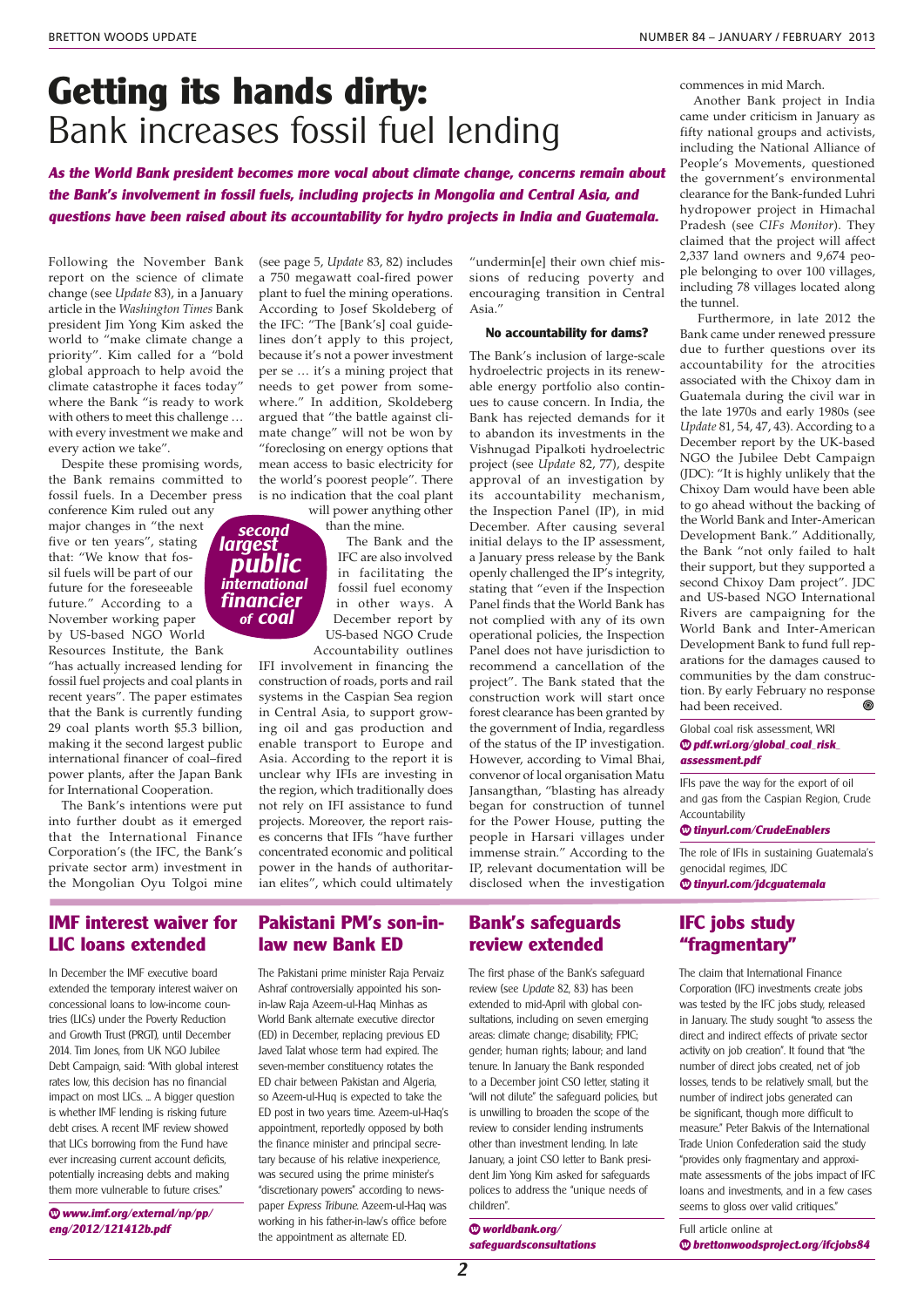closed.

held, nor a programme document outlining the plan, have been dis-

Broad consultation with the public, including in conflict-affected ethnic areas, has not happened but the Bank will nevertheless move ahead with this project in a country in which they have not been engaged for nearly a quarter of a century. A handful of presenta-

In late 2012 the World Bank<br>announced its first lend-<br>ing to Burma (also known as<br>Myanmar) in over 20 years. The n late 2012 the World Bank announced its first lending to Burma (also known as \$80 million grant, to the Ministry of Border Affairs, is for community driven development (CDD) projects that are aiming to provide tangible benefits to communities, including those affected by decades of conflict in Burma. The concern among many

grassroots activists, however, is that the areas to which this money will be funnelled are still in the earliest stages of the peace process, and that huge influxes of money will undermine efforts for sustainable peace.

In January the Bank approved a \$440 million development policy loan to Burma. Its objectives are: "to support Myanmar's critical reforms for strengthening macroeconomic stability, improving public financial management, and improving the investment climate" and to "facilitate the clearance of Myanmar's arrears to IDA". This loan will go to the ministry of finance.

Burma has experienced civil war since the 1950s. Successive military regimes, led by the central Burman majority ethnic group, have sought to nullify the aspirations of people in the outlying ethnic regions. A proliferation of ethnic armed groups emerged which have fought for political, social, economic and cultural rights for decades. Due to initial reforms by the new government since it took power in 2011, a window of opportunity to broker sustainable peace has appeared and as such, preliminary ceasefires have been signed between all of Burma's major ethnic armed groups and the Burma government. However, this does not include the Kachin Independence Organisation, where Burma army offensives in the north of the country have been on-going and intensifying since June last year.

In light of the small steps towards democracy that Burma has taken, the World Bank and Asian Development Bank have begun the process of reengagement with the government. The World Bank is using the CDD fund, which transfers money directly to communities who make their own decisions, as well as direct transfers to the government. The Bank, however, has rushed this process and breached its own policies. Social and environmental impact assessments are supposed to be disclosed 30 days prior to project approval, but this has not happened. Neither information of consultations

## **World Bank projects threaten Burma peace process**

*COMMENT*

*by Khin Ohmar, Burma Partnership, Chiang Mai, Thailand*

> tions in the main city of Rangoon does not provide enough information to accurately assess the needs of the people. As such, Burmese civil society organisations have officially requested a postponement of the CDD project until broad, inclusive consultations have been carried out (see *Update* 82, 80), however, this request was ignored.

> Not only has genuine participation by communities been absent but a path of rushed development threatens to derail the extremely fragile peace process. The government has repeatedly said that the road to peace is economic development. If the Bank had conducted meaningful consultations in the ethnic regions they would have found that economic development takes second priority behind a political settlement. Part of that settlement is the army leaving villages where they have committed human rights violations for decades. Furthermore, the pursuit of justice for those who have suffered at the hands of the military regime, members of which now constitute the pseudo-civilian government, has been swept under the carpet.

> By putting their stock government-led development in conflict areas, the Bank is also putting their stock in a peace process that is purely on the central government's terms. This legitimisation of the government could further marginalise the aims of the ethnic groups, something they have been fighting against for so long.

> The World Bank needs to engage in a much more transparent, cautious and consultative process in order to gain the trust of all the people of Burma. In conflict affected areas, economic development is not a substitute for a political solution and achieving justice. For the ethnic regions, a political settlement is the first step on the road to peace. ◉

Khin Ohmar, coordinator, Burma Partnership, Chiang Mai, Thailand **◊ www.burmapartnership.org info@burmapartnership.org**

## **IEG finds declining impact at Bank, IFC**

An annual Independent Evaluation Group (IEG) report on the *Results and performance of the World Bank Group 2012* showed declining effectiveness, with some of the worst ratings in infrastructure and publicprivate partnerships (PPPs).

The mid December report from the Bank's arms-length evaluation body covered projects closed by end June 2012. The report's positive overview and conclusions veil its findings that in many areas the Bank's projects are performing worse than before with no improvement in sight given low global economic growth. The IEG counsels that "closer attention to the quality of preparation and supervision of investment operations" would help.

According to the IEG, development policy operations (DPOs), loans for policy reforms rather than

specific projects, saw improved results. On the other hand, good ratings on investment loans fell from 78 per cent for 2006-08 to 70 per cent in 2009-11, though the IEG cautioned about incomplete data. The ratings are based on IEG reviews of the internal Bank reports.

Particularly problematic were investment loans for infrastructure and to projects in the East Asia and Pacific region, both of which saw statistically significant drops in good ratings for 2009-2011.

In its analysis of why things were going badly the IEG found, "overambitious project design, inadequate consultation with stakeholders, insufficient candour during supervision, and failure to follow up on problems identified during supervision missions." World Bank president Jim Yong Kim is aiming to streamline project preparation.

#### **IFC's "steep decline"**

The report also covered the International Finance Corporation (IFC, the Bank's private sector arm), finding that investments with good development outcome ratings dropped from 73 per cent in 2006-08 to 68 per cent in 2009-11. However, IFC investments in the poorest countries "have seen a steep decline in performance", dropping from 73 per cent to 52 per cent, which gets partly blamed on "issues related to IFC's work quality".

The assessment of the IFC's work quality considered three areas: (i) quality of screening, appraisal, and structuring; (ii) quality of supervision; and (iii) the IFC's role and contribution. The IEG identified common shortcomings in work quality:

"environmental and social categorisation and requirements; overestimation of management capacity, financial viability, or growth prospects of the company; support to projects with unsuitable sponsors; and lack of leverage over the client."

IFC advisory services (see *Update* 62) were rated especially poorly. Only "59 per cent were rated satisfactory or higher in achieving their outcomes. ... The share is lower still at 39 per cent in the achievement of longer-term impacts." The IEG relegates to a footnote: "the IFC's ultimate objective is to achieve impact – focusing its advisory services on poverty – the corporation should assess the implications of this issue." The IFC's controversial PPP advisory services received "the lowest development effectiveness ratings" of 46 per cent. This "calls for management attention, given that IFC expects to expand this line of business."⋒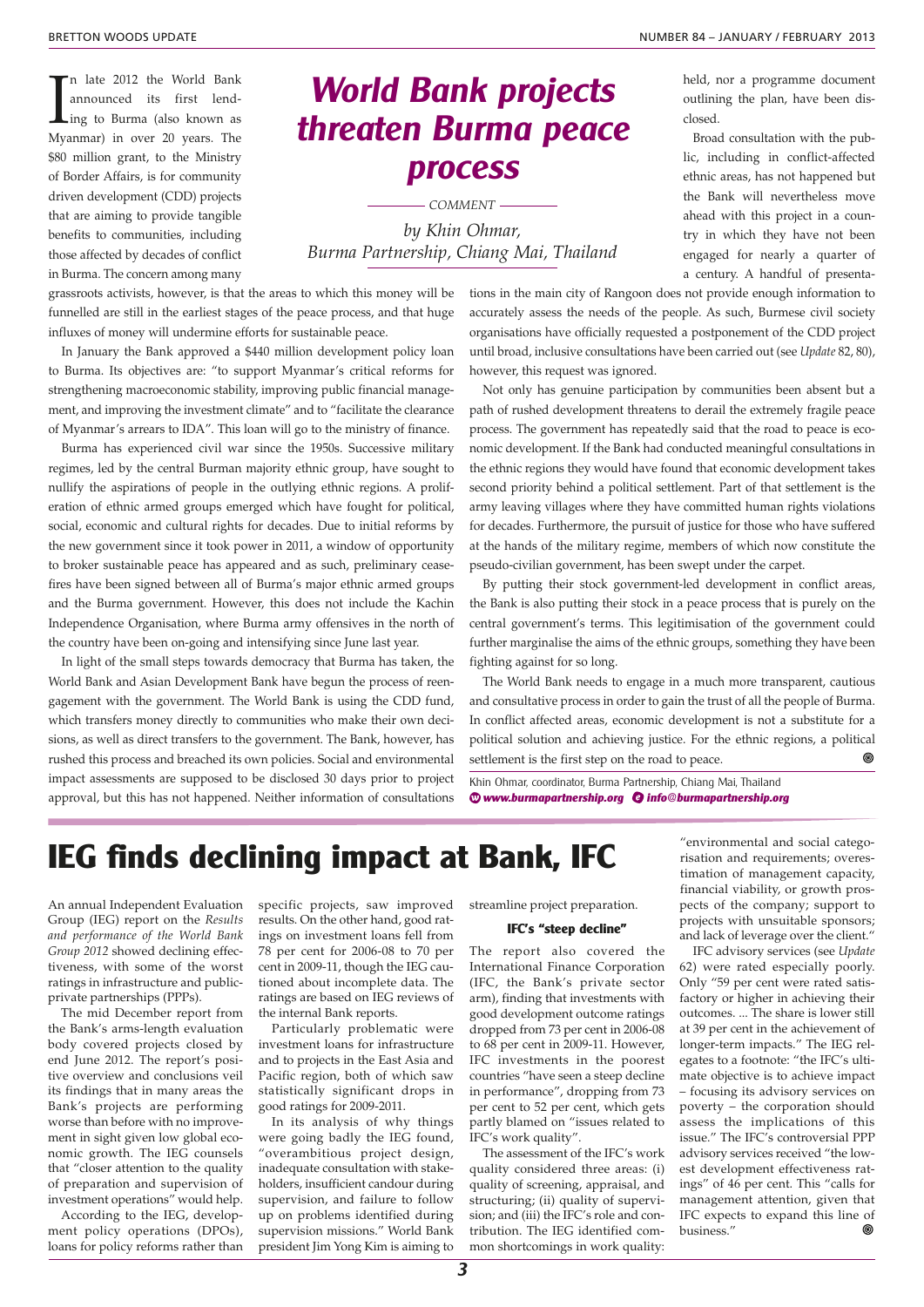## **IFC investments "rarely touch the poor"**

**Criticism of the International Finance Corporation's (IFC, the World Bank's private sector arm) lack of poverty focus has again caught the spotlight, as an audit of its investments in financial institutions reveals a lack of assessment of environmental and social impacts.**

An early January article published in the US magazine *Foreign Policy* argued "that the IFC's portfolio of billions of dollars in loans and investments is not in fact primarily targeted at helping the impoverished." The investigative article, written by Cheryl Strauss Einhorn of the Columbia Business School, leads with a dissection of an IFC loan to a five-star hotel project in Ghana (see *Update* 77) before reinforcing the general critiques from civil society groups (see *Update* 81) and the Bank's own Independent Evaluation Group (see page 3, *Update* 76).

Einhorn's research undermines the IFC's claims to be prioritising development results and working in frontier regions lacking access to capital. Takyiwaa Manuh, an adviser to the Ghanaian government, who was interviewed by Einhorn, "doesn't think of the IFC's investments 'as fighting poverty. Just because some people are employed, it is hard to say that is poverty reduction.'" Francis Kalitsi, a former IFC employee who is now a managing partner at private-equity firm Serengeti Capital in the Ghanaian capital, "has a similar view. 'The IFC is very profit-focused. The IFC does not address poverty, and its investments rarely touch the poor.'" For R. Yofi Grant, executive director of Databank, one of Ghana's largest banks, "the IFC's practice of providing loans at attractive terms to multinational companies 'crowds out local banks and private-equity firms by taking the juiciest investments and walking away with a healthy return.'"

The IFC's response to the article emphasised that Einhorn "failed to fully examine [the IFC's] impact".

#### **Corporate welfare?**

Other recent IFC projects also seem to have questionable development impact or need for public subsidy. Early 2013 will see construction of a Marriott hotel begin in Kingston, Jamaica. It is being financed by a 2007 IMF credit line, including debt and equity of up \$28 million, for the majority stake in the hotel held by Caribe Holdings. The revenue of the franchiser and operating entity for the hotel, US based Marriott International, was more than \$12 billion in its most recent financial year.

In mid January the IFC proposed to invest €170 million (\$232 million) in the German multinational Schwarz Group so it could expand its discount supermarket chain Lidl in Bulgaria, Croatia and Serbia. The investment in Lidl, which reported €45.4 billion in sales in the group's most recent financial year, is supposed to contribute to development by improving "food supply chain development".

In December 2012 the IFC approved a €10 million loan to a joint venture of Italian multinational Same Deutz-Fahr and the Chinese conglomerate Changlin Group to build a tractor factory in China. Changlin had almost \$500 million in sales in 2010 and in the same year Chinese manufacturers exported more than 166,000 tractors worth over \$1 billion. Also in December, the IFC approved a \$25 million loan to Colombian non-bank financial institution Credivalores to enable it to expand its payday lending operation, often called 'legal loan sharking', to more small and medium sized cities. The IFC justified its support by saying it will "allo[w] the company to continue supporting the inclusion of its clients to the formal financial sector."

Dotun Oloko, a Nigerian anti-corruption whistleblower, argued "the fallible maxim that profit equals development put forward by the IFC and other so called development agencies fails to recognise or address the reality on ground in the developing world which is that the profit tends to go to the corrupt political elite and big businesses with little or no trickle-down effect to the vast majority of the impoverished citizens."

#### **Excess profits?**

A mid December report from three NGOs looked into the development legacy of the IFC-financed Mozal aluminium smelter in Mozambique. The report – published by Justica Ambiental (Friends of the Earth Mozambique), Jubilee Debt Campaign UK, and Tax Justice Network – argued that "half the costs of building Mozal came directly from publicly owned institutions, or were guaranteed by them. In return, they and the pri-

vate investors have received large returns in profit and interest. But the Mozambique government has been left with very little. For every \$1 from the smelter being paid to the Mozambique government, we estimate that \$21 has left the country in profit or interest to foreign governments and investors." The IFC contributed \$121 million in quasi-equity for the project, out of a total of \$1.1 billion lent by private and numerous public entities. The NGOs called for the public entities to "hand the excessive profit they have made out of Mozal back to the Mozambique people", which for the IFC they estimate to be \$97 million, and to "support a renegotiating of the terms of the smelter to ensure Mozal pays a fair rate of tax".

The IFC is also being challenged by locals and tourism business operators in the South Indian state of Kerala over its support to the Vizhinjam port expansion project, which is backed by the Indian federal and Kerala state governments. They filed a case with the IFC's accountability mechanism in August 2012 citing water scarcity, loss of livelihood, loss of land and inadequate compensation. ◉

Can you fight poverty with a 5-star hotel? **◊ tinyurl.com/EinhornIFC**

#### IFC oblivious to impact of lending to financial sector

In early February the IFC's accountability mechanism, the Compliance Advisor/Ombudsman (CAO), released a long awaited audit into the social and environmental outcomes of the IFC's funding of financial intermediaries (FIs, see Update 79, 73), third-party financial entities such as banks, insurance companies, leasing companies, microfiinance institutions, and private equity funds. The report finds that for this growing part of the IFC's portfolio, now over 40 per cent of the total, the IFC conducts "no assessment of whether the [environmental and social] requirements are successful in doing no harm." The CAO indicated that "The result of this lack of systematic measurement tools is that IFC knows very little about potential environmental or social impacts of its [financial market] lending."

The study, which looked at 10 per cent of the clients in the IFC's FI portfolio since mid 2006, found that 10 per cent of the sample were not compliant with the IFC's environmental and social requirements, and a further 25 per cent were only partially compliant or there was uncertainty. The CAO was "surprised" to find cases where failure to comply with the requirements, which at times had been included in the financing contracts signed between the IFC and the FI, did not cause the IFC to refuse additional IFC financing to the client.

The CAO emphasised how the requirements focus on the client developing a social and environmental management system, rather than actual social and environmental outcomes. Looking at environmental and social outcomes, rather than just meeting requirements, for IFC clients "around 30 per cent of investments in CAO's sample were not regarded by the CAO panel as to have 'improved'". Furthermore, FI clients of the IFC use the institution's

resources to lend to or invest in subclients. The CAO found "the proportion of cases of non-improved performance was around 60 per cent at the subclient level, which is where IFC seeks to really have an impact."

While the CAO does not list recommendations, throughout the audit it makes suggestions for improvement, including "requiring clients to report and disclose [environmental and social] performance and to engage third-party assurers to provide an independent check" and helping clients to implement a "more fundamental change management process". It also suggested harmonisation of the environmental and social standards of different private sector lending institutions, such as the regional European Investment Bank and national Dutch development bank FMO.

In its response to the CAO audit, the IFC makes no commitment to change its practices, instead championing the finding that 90 per cent of IFC FI clients are in compliance with its performance standards. In relation to sub-client social and environmental impacts, the IFC staff said: "We do not consider this necessary or efficient as our intent is to have our partner FIs manage this."

The lack of measurement of either harm or positive development impact for such a large proportion of the IFC's overall portfolio led critics to demand a full overhaul of the way the IFC does FI lending. Kris Genovese at US-based Center for International Environmental Law said "the IFC's response to these alarming findings is shameful and only succeeds in missing the point. The fact that many projects technically meet IFC policies ignores the finding that the policies themselves are fundamentally and fatally flawed."

CAO compliance audit of IFC's financial sector investments **◊ www.cao-ombudsman.org/newsroom/index.html**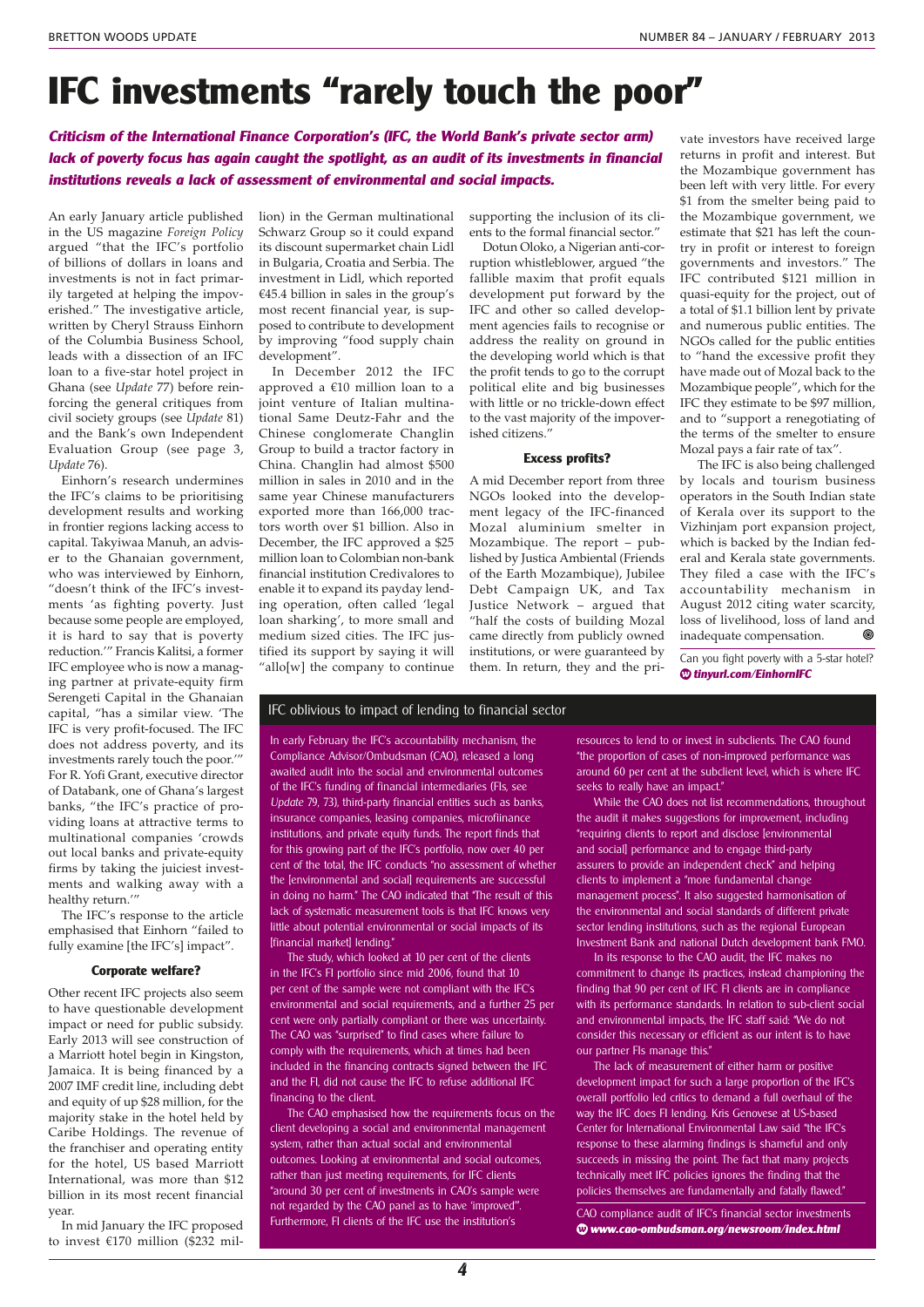### Inside the institutions **World Bank's sub-national lending**

**The World Bank and the International Finance Corporation (IFC, the Bank's private sector arm) are jointly encouraging sub-national lending to states or provinces, aimed at boosting direct engagement at the state or municipal level. The goal is "to enable sub-national entities to improve and expand their infrastructure and other public services via the strengthening of their institutional capacities and their independent access to private financial markets (financial support via co-lending or guarantees)".**

The Bank's articles of agreement initially prevented direct lending to subnational entities, stipulating that national governments have to provide sovereign guarantees or equivalent for a sub-national loan. From 2003 the IFC and Bank created a Municipal Fund which was used to lend to municipalities. The fund lent from the IFC's balance sheet without a sovereign guarantee. In 2006, a three-year pilot of the Sub-national Development Program (SND) was launched to further experiment with lending to sub-nationals without guarantees. The SND created a joint World Bank-IFC department which would work to coordinate their activities. As with the Municipal Fund, non-sovereign-guaranteed lending was done on the IFC's balance sheet. In 2009 as the IFC decentralised, the SND programme was incorporated into the IFC's regional infrastructure finance departments. Access to sub-national finance was expanded at this time.

There are three main markets for sub-national lending: states, provinces and other sub-divisions; infrastructure parastatals and utilities, and development finance institutions and other financial intermediates that are financing sub-national entities. Sub-national finance from the IFC comprise a full range of IFC non-sovereign-guarantee products, including syndications, loans, equity and credit guarantees.

On its side, the public sector arms of the Bank Group bring certain types of financing, skills and contacts to the joint effort. First they support political and fiscal decentralisation through technical assistance and by lending to the central governments which can then lend on to sub-nationals. They can also lend directly to sub-national entities with a sovereign guarantee. They promote fiscal responsibility laws governing sub-national debt which require the budgets of sub-national entities to be balanced. The Bank also oversees

the communication and relationships with clients, provides decentralisation capacity building and technical assistance expertise, and is informed on the infrastructure sector. The IFC is supposed to bring relationships with investors and banks, its transaction execution expertise, and understanding of local business environments and financial markets.

Criteria for the IFC's non-sovereign-guaranteed lending to states and provinces include the following: fiscal health, commitment to reform, public sector management impact, sustainable growth impact, poverty levels and the impact of proposed interventions. Additional criteria for lending to municipalities include: clustering, strategic intervention, and appropriate lending in local currency. Sovereign consent for sub-national lending, even if no guarantees are involved, is only required by some countries, in which case the sub-national entity is usually responsible for acquiring the consent. The IFC notifies national governments of sub-national agreements, as it does with all investments. Sub-national lending is mainly aimed at middle-income countries including Brazil, India, Russia and Turkey. This does not exclude low-income countries, however. The Bank says that only those entities with the best prospects for improved financial viability and sustained development will be supported.

From fiscal year 2009, the IFC has invested in 30 sub-national projects with commitments of \$1.2 billion. As of September 2012, the IFC's committed portfolio of sub-national investments was about equally distributed between three regions: Europe, Middle East and North Africa; Latin America; and Asia. Figures available in 2011 showed that almost half of the IFC's sub-national commitments were to state-owned enterprises and municipal companies, followed by local government units (30 per cent); sub-national financial institutions and public-private partnerships each represented 11 per cent. By sector, almost a quarter of commitments were for ports, followed by urban infrastructure and utilities (19 per cent, water and wastewater, roads and power represented 16 per cent each, followed by urban transport with 11 per cent.

Concerns about sub-national lending include the potential to encourage privatisation, unfunded decentralisation and the risk of over-indebtedness in sub-national entities. ◉

**◊ www.ifc.org/subnationalfinance**

## **IFC-funded mines:** courting controversy **Kim launches Bank restructuring**

Following a year of violence associated with mining projects funded by the World Bank's private sector arm the International Finance Corporation (IFC, see *Update* 82), the IFC's mining investments in Guatemala, Mongolia and Colombia are still provoking controversy.

A September 2012 report by Robert Goodland, a former lead environmental advisor at the Bank, proposed six measures that Canadian company Goldcorp could take to adopt best practices at its controversial Marlin mine in Guatemala, which the IFC funded in 2004 (see *Update* 79, 44). Goodland's paper, the output of a July 2012 Peoples Tribunal argues the mine should: suspend operations; engage and compensate the local community for past damage; develop in-house social and environmental expertise; commission a reliable environmental and social impact assessment (ESIA); set up a realistic financial assurance scheme to handle mine closure; and institute third party monitoring.

 In an end September letter to campaigners, Goldcorp claims it "has been diligent in its implementation of the recommendations" from a human rights assessment it commissioned in 2010. It made no mention of Goodland's detailed allegations of seepage of cyanide from mine tailings and only promised to disclose mine closure plans when they had been finalised.

In late December, Mongolian NGO Oyu Tolgoi Watch, along with a coalition of international NGOs, published a review of the ESIA of the Oyu Tolgoi copper and gold mine which the IFC is considering funding despite complaints from local residents (see *Update* 83, 82). The review, titled 'A useless sham', argues that the ESIA "is a non-starter and deeply flawed", saying it "does not comply with fundamental provisions of the IFC's performance standards, as it is incomplete and retroactive". The report highlights 11 separate violations of the IFC performance standards.

In late November 2012 the complainants against Eco Oro Minerals (formerly Greystar) in Colombia (see *Update* 82) declined the accountability mechanism's offer of dispute resolution, moving the case directly to compliance assessment.

Guatemala's Marlin gold mine report **◊ www.business-humanrights.org/ Links/Repository/1014672/jump**

After winning over staff and shareholders in his first six months as World Bank president (see *Update* 83), Jim Yong Kim launched a publicly unexplained reorganisation of senior management at the Bank in late December.

Contrary to usual practice with management changes, the only public announcement of the pre-Christmas moves was a change of titles on an online Bank senior management list. A leaked copy of a staff memo shows that Kim has side-lined former managing director Mahmoud Mohieldin. He has been made the Bank's special envoy on the UN millennium development goals and financial development, which relieves him of any oversight of the Bank's operational or functional units. Sources close to the Bank said Mohieldin, who served as investment minister under Egypt's deposed dictator Hosni Mubarak (see *Update* 77, 72), showed little interest in the Bank's mission.

Kim has formed a new senior management team which includes the two remaining managing directors along with the chief economist, the heads of the Bank's two private sector arms, the Bank's general counsel and corporate secretaries,

and the newly appointed senior vice president for change management Pamela Cox. Cox, a US national who has had a 32 year career in the Bank, was most recently East Asia and Pacific regional vice president. Sources close to the Bank said that speculation about the reasons for her appointment included Cox's pending retirement in 18 months, which would put a cap on the restructuring timeline.

In December the Bank announced that Frenchman Bertrand Badré, currently at commercial bank Société Générale, would take the role of chief financial officer in March. The changes to senior management prefigure a larger restructuring exercise. By end January the full results of an organisational health survey had yet to be shared with all staff or even all middle management, let alone the public. Sources close to the Bank say that a cull of some vice presidents is expected as Kim seeks to streamline Bank bureaucracy. Already it has been announced internally that Kim has engaged a search firm to replace Tamar Manuelyan Atinc as the vice president in charge of human development.

**◊ tinyurl.com/restructurememo**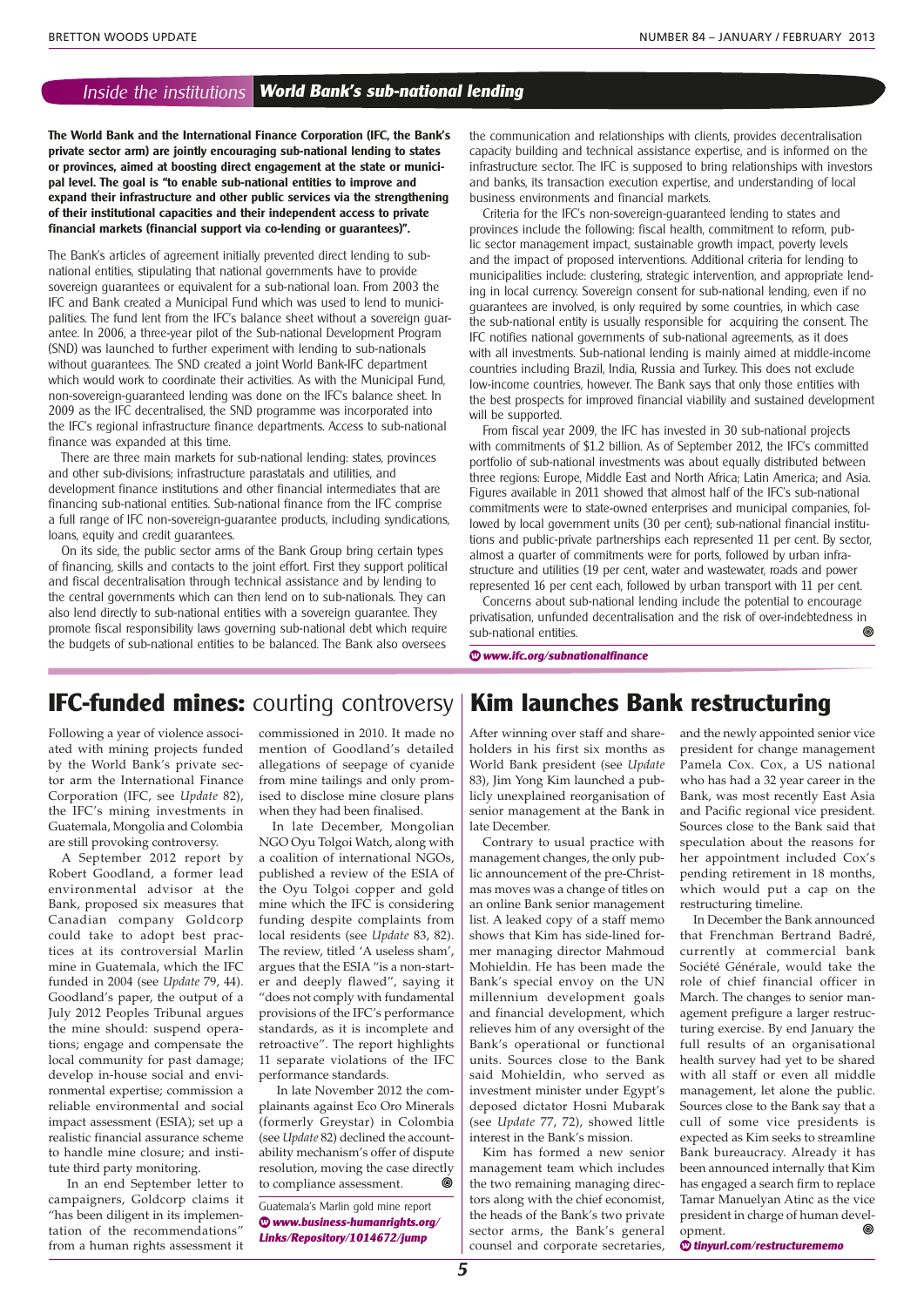represented in its findings.

**Reserves debate obscures risks** Though the audit has triggered disagreements, the staff and managing director's reactions to the evaluation indicate that despite the IEO criticism, they believe there is no

# **IMF accused of anti-China bias**

**The IMF's Independent Evaluation Office (IEO) published a late December evaluation that was critical of IMF concerns and advice relating to international reserves, especially the accumulation by countries of large quantities of US dollar assets.**

According to the IEO report *International Reserves: IMF concerns and country perspectives*, interviews with country officials, Fund staff and former management revealed a widespread belief that the Fund was unduly influenced in formulating its reserve policy. "The views of influential shareholders regarding the IMF's inability to influence China's exchange rate policy … were an important factor explaining why concerns about the stability of the international monetary system were expressed in terms of excessive reserve accumulation." Press reports, including in the Washington Post in December, interpreted this finding as an implicit accusation that the IMF had been critical of China's reserve policy in response to influence from the United States.

Amar Bhattacharya, director of the secretariat of the G24, an intergovernmental grouping of developing countries that coordinates their position on monetary and development issues, told Chinese news site China.org.cn that the evaluation indicated that the IMF "was seen as a 'stalking horse' for the United States to press China."

The evaluation indicated that richer nations were not subject to the same criticism: "in its consultations with advanced countries, the Fund very rarely broached the topic of reserve adequacy." Ilene Grabel of the University of Denver pointed out in a blog post that the Fund's "lack of even-handedness" was also evident in the IMF's support for "aggressive exchange rate interventions… in wealthy countries" including in Switzerland in 2009-10 and Japan in 2010 and 2011, despite the fact that the consequences of these interventions in terms of capital flows "bore quite heavily on many rapidly growing developing countries … but we would be hard pressed to find Fund support for currency market interventions in these countries."

The report also challenged the analytical approach taken by the Fund, providing indirect support for the accusations of the Fund not being even-handed. The evaluation found that "[the] IMF's policy advice did not adequately take into account the sources of risk associated with the foreign currency liquidity needs that arose as a result of the global financial

crisis." The 'sources of risk' are understood to mean volatile capital flows and currency speculation emanating from major advanced economies, such as the Unites States. China and other developing nations have accumulated reserves to

insure themselves against volatile capital flows and risks of contagion from financial crises, as well as to avoid IMF programmes and their conditionality requirements (see *Update* 75). Country officials interviewed for the IEO study had suggested the Fund's focus upon reserves was tantamount to targeting "the symptom and not the cause of potential instability."

#### **Criticism rejected by Fund**

The official staff response to the evaluation, published simultaneously with the IEO report, bluntly rejected the assessment that by focusing on reserves the Fund had "ignored more pressing issues". The staff response also disputed the IEO's questioning of the IMF's motives for emphasising reserves risks and any suggestion of bias towards shareholders due to selectively or inappropriately prioritising reserve accumulation: "the IEO report incorrectly suggests that the discussion on reserves was merely a way to reopen the debate on global imbalances."

IMF managing director Christine Lagarde backed her staff, stating that the "evaluation errs when

**IMF"was**

**Seen**<sup>as</sup><sub>as</sub>

it considers the rationale of the Fund… in undertaking work on reserves" but indicated that "I find **horse' " 'stalking**

myself in agreement with most of the IEO's formal recommendations." The summing up of the

December executive board meeting discussing the IEO study revealed that the directors "held different views on the analytical underpinnings of the report, in particular… whether the membership is adequately represented in the sample chosen." The IEO published the list of the 37 countries evaluated, but did not publish a breakdown of responses that would enable assessment of how extensively the membership was

**IMF "onslaught" on Pakistan's economy** According to the IMF, Pakistan must radically change its economic strategy, and raise 360 billion rupees (\$3.67 billion) or 1.5 per cent of its GDP, before the Fund will agree to a new programme. Pakistan has not formally applied for IMF support, but after January technical talks the Fund recommended a programme of taxes and spending cuts to address the country's 16.24 trillion rupee deficit. Khadim Hussain, from Pakistani NGO ResistIFIs, described this as an "onslaught" on Pakistan's economy: "the IMF's prescription to stabilise the economy can't be implemented and both the bureaucracies of Pakistan and the IMF know it. This is nothing but an excuse for the lending which will befool the world

need to alter current Fund policy. The IEO recommendations included targeting perceived policy distortions and embedding the reserve question in a more comprehensive discussion of global financial instability. The staff response argued that these are already part of Fund practice, as is the recommendation that "advice should also not be directed only to emerging markets." Gao Haihong, senior fellow at the

Institute of World Economics and Politics at the Chinese Academy of Social Sciences, argued that the narrow debate over reserves' significance obscures the changing nature of policies to manage financial risk: "the functions of reserves have changed from the narrow definition of 'precautionary' to a broad 'firewall' against general financial risks including violating cross-border capital movements.

Gao reflected that "the IEO report has provoked a debate on the functions of reserves, which should properly be seen as a side-effect of self-interested national policy, not only in the surplus countries but also in the countries that are the source of capital flows. In that case, both the IEO report and the IMF's response do not pay sufficient attention to the root of the problem."  $\circledast$ 

International reserves: IMF concerns and country perspectives, IEO

**◊ tinyurl.com/IEOreserves**

New IMF research validates critics' concerns, Ilene Grabel

**◊ tinyurl.com/GrabelReserves**

Staff response to the IEO evaluation, IMF **◊ tinyurl.com/staffreserves**

## **IMF highlights shadow banking risks**

December IMF staff discussion note authorised by chief economist Olivier Blanchard, reveals that shadow banking now accounts for 25 per cent of global financial assets. It is described by the Financial Stability Board, an intergovernmental body coordinating financial sector regulation, as credit intermediation involving entities and activities outside the regular banking system. Showing the "systemic risks" from shadow banking, such as "runs on private safe assets" which jeopardise "the public safety net", the note is at odds with the Fund's longstanding support for financial deepening (see Update 82). In January, IMF managing director Christine Lagarde warned of "waning commitment" to financial reform.

**◊ tinyurl.com/IMFshadow**

## **IMF governance "credibility cliff "?**

After missing the October deadline to approve 2010 governance reforms (see Update 83, 82, 81), IMF shareholders have also missed the January deadline to revise the IMF quota formula. The quota formula review had been promised in exchange for developing countries' acceptance of a smaller than needed increase in voting rights in 2010. Brazil's IMF executive board member Paulo Nogueira Batista warned of an impending "credibility cliff" "the fundamental problem in IMF governance is the glaring overrepresentation of Europe." The formula will continue to be discussed alongside negotiations over increases in voting rights, supposed to conclude by January 2014.

## **IMF to play "Grand Enforcer" in Jamaica?**

Jamaica is close to agreeing a new IMF programme (see Update 72). The country's 37-year relationship with the IMF, described by the Jamaican Gleaner as respectively "the desperate country" and the "Grand Endorser of economic reform" has been fraught with difficulties. In January finance minister Peter Philips called for tax and public sector wage reforms prior to the IMF programme, saying that "sacrifices from all sectors of society" must be made to achieve economic stability. Many, including former prime minister and finance minister, Edward Seaga have publicly criticised "the political fallout" of the IMF's structural adjustment programme.

and increase poverty".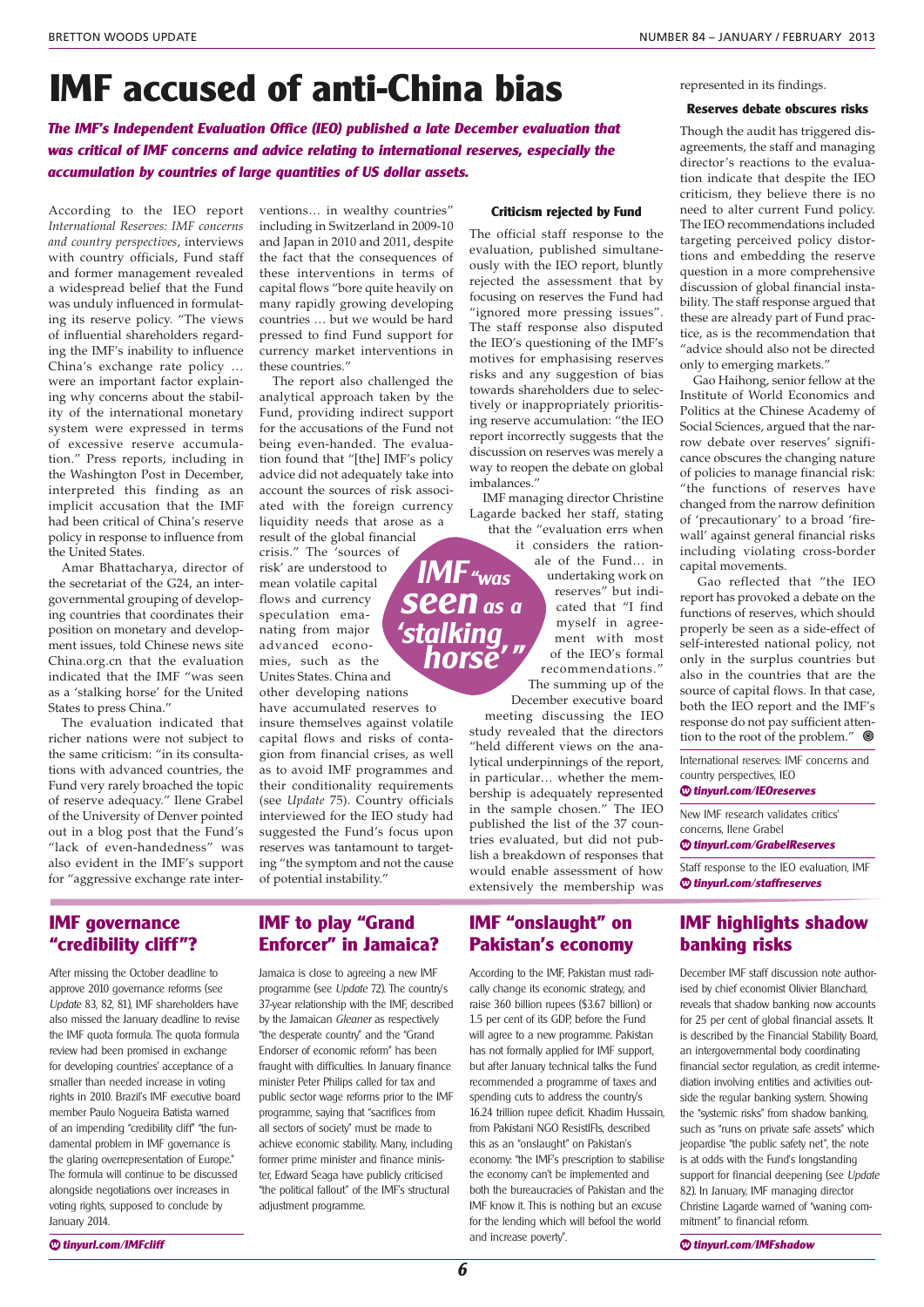# **The Troika setting a "default trap"?** developing countries' perspective

**Controversy erupted in January after the IMF implied lenders to Greece may need to provide yet more debt relief. Developing countries are questioning the Fund's commitment to the eurozone as poor nations "come to the rescue" of much richer countries.**

Disputes over further loans in Europe resulted after the Fund published its first and second reviews of its extended finance facility to Greece in mid-January and Fund managing director Christine Lagarde welcomed the decision of eurozone members to "provide additional debt relief if necessary." The IMF staff reports pointed out that "Greece is attempting to achieve an unprecedented amount of fiscal and current account adjustment … with a massive debt overhang", adding that even while attempting to mitigate these risks, if they do "play out, additional debt relief and financing would be needed from Greece's European partners", which could equate to as much as €9.6 billion (\$13 billion) in additional loans.

The prospect of further emergency loans is unwelcome given the existing tensions over new funding between the IMF, key EU lender nations such as Germany and the Fund's loan partners, the European Central Bank (ECB) and European Commission (EC) who with the Fund comprise the so-called Troika of eurozone emergency lenders (see *Update* 83). Writing in the *Financial Times* in December, EC vice-president Ollie Rehn signalled hostility to further support, emphasising instead the need to "continue to remove structural obstacles to sustainable growth and employment … we need to stay the course." The IMF staff reports suggested that economic recovery failing in Greece would lead to EU lenders, including the ECB, taking losses

of up to 25 per cent of their loans. Greek economist Yannis Varoufakis suggested on his blog that the sensitivity to these unwelcome implications is driven by the "German and Dutch governments … [who] feel it is impossible to tell their parliaments, and voters … that some of the money they have put up … will not be retrieved."

A December paper by Giorgios Argitis of the University of Athens described the likelihood that the Troika deal will create a "default trap" in Greece and other programme countries which will nevertheless force lenders into increased funding. The Troika's imposition of a mechanism to "institutionalise economic austerity" in order to "safeguard" new wage and spending cuts and privatisation is tantamount to a "self-defeating cycle of extremely tight fiscal and wage policies followed by recession … [which] subverts the country's ability to meet its debt obligations."

#### **Portugal's "vicious circle"**

In early January, Portugal's president Anibal Cavaco Silva ordered a legal inquiry into the legitimacy of the austerity policies adopted by the government within the terms of the Troika agreement. He described the current economic situation in Portugal as a "recessionary spiral" that risks becoming "socially unsustainable", adding "fiscal austerity is leading to declining output and lower tax revenue (see *Update* 83). We must stop this vicious circle."

Later in January a leaked IMF report emerged, written prior to the approval of an €838.7 million disbursement in the same month, revealing recommended spending cuts, including pensions, higher medical fees, a 50,000 reduc-

**recessionary**

**spiral**

**that risks**

**socially**

**unsustainable**

**becoming**

tion in teacher numbers and reduced public salaries in a number of sectors. The general secretary of the Portuguese N a t i o n a l Federation of Teachers, Mário Nogueira, said that it would be "absolutely impossible to go through

with the measures proposed by the IMF without demolishing the current education system."

A January study by the US thinktank the Center for Economic and Policy Research assessed Article IV consultations by the Fund in all European Union states, found that there is "a consistent pattern of recommendations on fiscal policy, as well as policies concerning employment and social protections." It identified an "overwhelming emphasis" by the Fund on "fiscal consolidation, reduction of social expenditures" and "measures that would weaken the bargaining power and income of labour."

#### **Fund's role in the Troika**

Alok Sheel, of the Department of Economic Affairs of the Indian government, writing in the Indian magazine *Economic & Political Weekly* in December, argued that from

the IMF's role in the Troika is an "anomalous situation where big, poor countries with large developmental needs of their own are being called upon to assist much richer countries." Pointing to the size and strength of the eurozone as a bloc, Sheel questioned whether it is appropriate for the IMF to be participating in Troika programmes, arguing "no external lender of last resort is necessary." The contradiction Sheel emphasises

> is that IMF financing entails using resources partly provided by "large emerging countries with relatively low per capita incomes", while the ECB chooses not to deploy its power to issue cur-

rency: "[the] eurozone's collective fire-

power … far exceeds anything the IMF can hope to mobilise."

Marcus Faro de Castro, of the Universidade de Brasília, pointed out that "the unfair distribution of voting rights among member countries has been the permanent backdrop to the *ad hoc* and varying 'interpretation' of IMF lending decisions. The relative increase in commitment of BRIC countries' reserves, to be channeled through the Fund's programme including assistance to troubled eurozone countries, is only the most recent twist in this very same trend." ◉

Greece: caught fast in the Troika's austerity trap, Giorgios Argitis **◊ www.levyinstitute.org/pubs/ pn\_12\_12.pdf**

IMF and the eurozone: A developing country perspective, Alok Sheel **◊ tinyurl.com/TroikaEPW**

### **Malawians feel the pinch of IMF reforms**

Demonstrations have taken place throughout Malawi prompted by the rising cost of living and the increasingly unpopular leadership of president Joyce Banda who has been closely following a \$156 million three-year IMF programme approved in July 2012. The Extended Credit Facility loan stipulated that Malawi would devalue its currency, which lost more than half its value since April, as well as remove fuel subsidies and price controls. John Kapito, of the Consumers' Association of Malawi, said "the IMF reforms are rejected by Malawians, who see them as externally imposed by an IMF taking advantage of Malawi's economic vulnerability and weak leadership in order to justify its legitimacy at the expense of the poor."

## **Talks on Egypt's IMF loan "still ongoing"**

Though talks over a \$4.8 billion IMF loan to Egypt (see Update 83) appeared stalled, finance minister Morsy Hegazy reiterated in January that talks are "still ongoing". Continued political unrest has so far impeded the government's ability to impose austerity measures required by the IMF to approve the loan. In November, 20 local NGOs and political groups had written to the government and the IMF, warning that austerity measures associated with this potential loan agreement, including cutting subsidies as well as other deficit reduction policies, may aggravate the economic deprivation of a large section of the population".

**◊ tinyurl.com/EgyptNov2012letter**

## **Fund warns Argentina over inflation figures**

The executive board of the IMF met in early February to assess Argentina's progress in addressing the quality of its statistical data on inflation and GDP. Argentina's efforts were found to be insufficient and the board issued a declaration of censure, calling on the country to comply with IMF's demands no later than September. If it fails to do so, the Fund will consider tougher measures, such as a declaration of ineligibility, the suspension of its voting rights and, as a last resort, expelling Argentina from the Fund's membership. This is the first time that the Fund has resorted to a declaration of censure. Argentina's Minister of Economy said that these actions were "a clear example of unequal treatment and double standards".

## **IMF research on "fiscal profligacy" criticised**

A January IMF working paper by Paolo Mauro has accused the US of "fiscal profligacy" along with Japan, Israel, Costa Rica and Honduras, based on poor "overall fiscal deficit" management. Richard Eskow of think tank the Campaign for America's Future said the paper "demonstrates that their grasp of language rivals their grasp of economics." Showing in his blog that the US has one of the lowest levels of government expenditure as a share of GDP among rich countries, Eskow said "We're fixated on spending, and the revenue side of the discussion has been narrowed so radically that the only debate going on in Washington is over which six-figure incomes will be taxed at a historically low rate of 39.5 per cent."

**◊ tinyurl.com/EskrowonIMF**